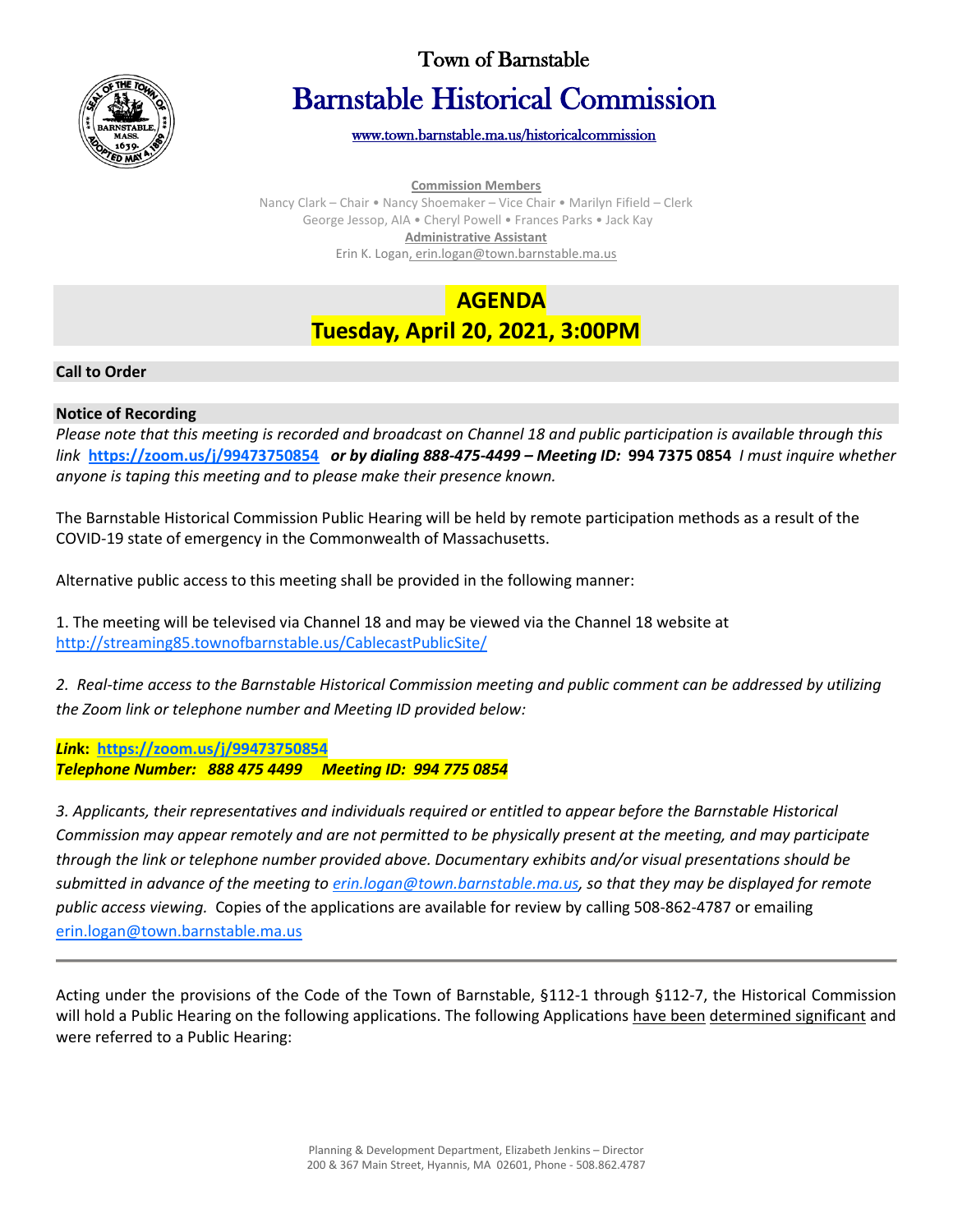#### **CONTINUED APPLICATIONS**

### **O'Neil, Kevin, 71 Strawberry Hill Road, Centerville, Map 246, Parcel 179, built 1910** Full demolition of the single family structure

**Saidnawey, John & Pamela, 51 Hyannis avenue, Hyannis, Map 287, Parcel 119, built c.1930, contributing structure in the Hyannis Port Historic District**

Partial demolition of the second floor exterior walls and roof to improve second floor ceiling height; construct a one story breezeway and garage

**Kerns, John & Nadine, 490 Main Street, Centerville, Map 207, Parcel 046, "Longacre", Captain S. Jones House, built c.1834, contributing building in the Centerville Historic District**

Full demolition of the detached garage structure; Partial demolition of the north elevation to allow for an addition; construct new shed roof and pergola on the south elevation

#### **APPLICATIONS**

**Barry, Matthew & Kimberly, 28 Folsom Avenue, Hyannis, Map 324, Parcel 079/000, built 1928** Full demolition of the single family structure, additions and outbuildings

**Jenitz, Panagiota Pappas Trustee; Parker Lot 13 Realty Trust, 0 Parker Road (formerly 466), Osterville, Map 115, Parcel 025/005, built 1920**

Full demolition of the single family structure

**Fulham, Timothy & Olney, Lise, 218 Parker Road, Osterville, Map 116, Parcel 060/000, built c.1919, Buleigh Dalton Leonard House, Inventoried**

Full demolition of the single family structure and garage

**Dacey, Brian, 20 Grand Island Drive, Osterville, Map 072, Parcel 014/000, built 1920** Full demolition of the single family structure and all out buildings

**Cape House, LLC, 359 Seapuit Road, Osterville, Map 095, Parcel 009/000, built 1914 and 1935** Full demolition of the single family structure, cottage structure, and detached garage

**Shannon, Mary Kehoe, 39 Cove Road, Centerville, Map 186, Parcel 004/000, built 1850** Full demolition of the single family structure, garage and outbuildings

**Croteau, Daniel & Kathryn, 76 Long Beach Road, Centerville, Map 206, Parcel 009/000, built 1920** Full demolition of the single family structure

#### **OTHER**

- Update Historical Commission Regulations Committee
- For review FY20 Annual Report
- Status of Preservation Award submissions
- Update Community Preservation Committee
- Historic events open to the public

**APPROVAL OF MINUTES None at this time**

#### **MATTERS NOT REASONABLY ANTICIPATED BY CHAIR**

#### **ADJOURNMENT**

**Next Meeting Date:** May 18, 2021 & June 15, 2021